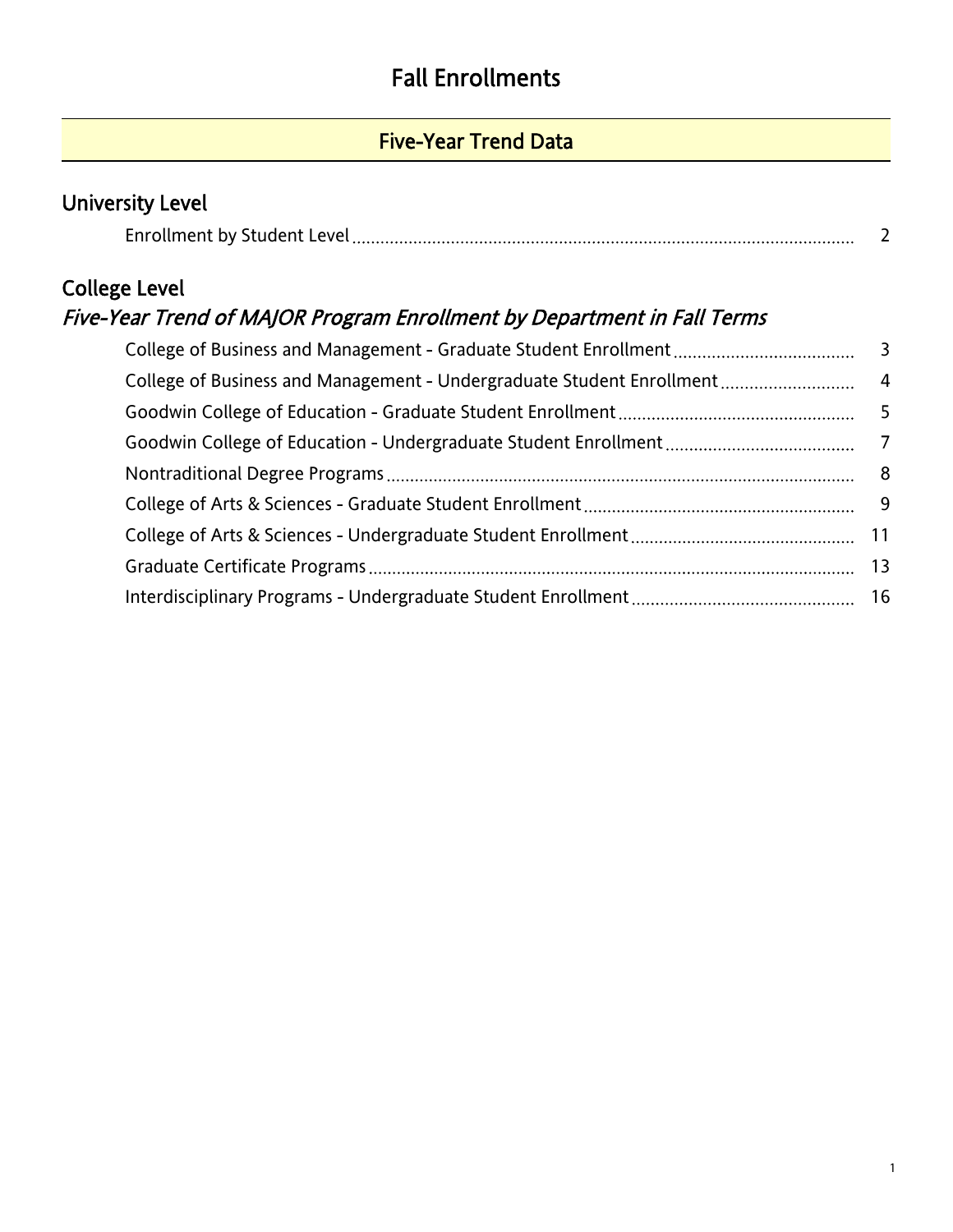#### <span id="page-1-0"></span>[Back to Top](#page-0-0)

# Enrollment Trends by Fall Terms

#### University Level

|                               |         | Fall 2015 Fall 2016 Fall 2017 Fall 2018 Fall 2019 |         |         |         |
|-------------------------------|---------|---------------------------------------------------|---------|---------|---------|
| Undergraduate                 | 8.095   | 7.665                                             | 7.113   | 6.390   | 5,700   |
| Graduate                      | 1.796   | 1.873                                             | 1.871   | 1.713   | 1.723   |
| <b>UNIVERSITY TOTAL</b>       | 9.891   | 9,538                                             | 8.984   | 8.103   | 7.423   |
| Annual % Change               | $-3.7%$ | $-3.6%$                                           | $-5.8%$ | $-9.8%$ | $-8.4%$ |
| % Change Fall 2015- Fall 2019 |         |                                                   |         |         | -25.0%  |

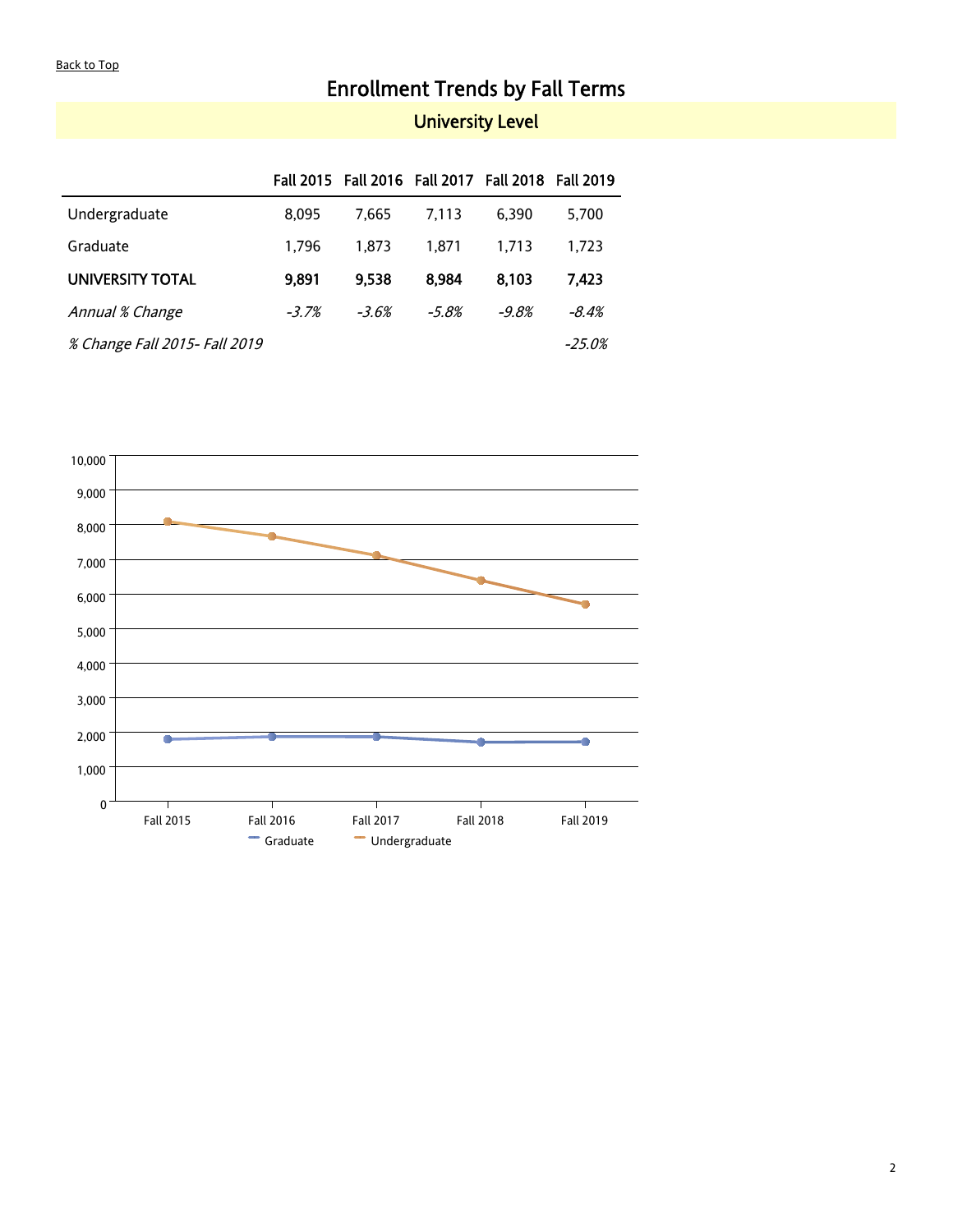# College of Business and Management

<span id="page-2-0"></span>

| <b>Department</b>                              | Degree Program                             | <b>Fall</b><br>2015 | Fall<br>2016 | <b>Fall</b><br>2017 | <b>Fall</b><br>2018 | Fall<br>2019 | One-year<br><b>Change</b> | <b>Five-year</b><br><b>Change</b> |
|------------------------------------------------|--------------------------------------------|---------------------|--------------|---------------------|---------------------|--------------|---------------------------|-----------------------------------|
| <b>Accounting, Business Law, &amp; Finance</b> | M.S. in Accounting                         | 39                  |              | 49                  | 42                  | 46           | 9.5%                      | 17.9%                             |
| Management                                     | Master of Business Administration (M.B.A.) | 56                  | 52           |                     | 87                  | 84           | $-3.4%$                   | 50.0%                             |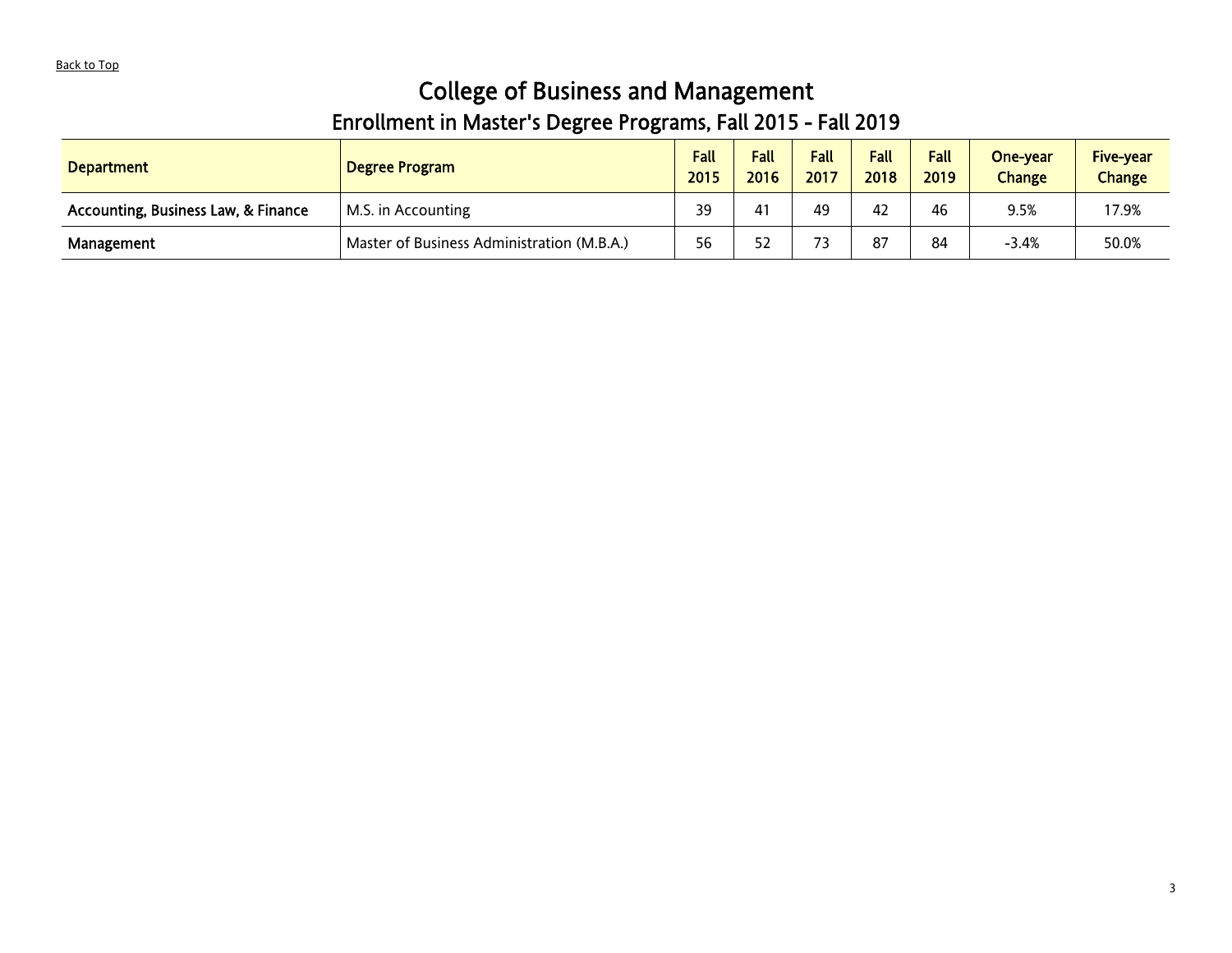#### College of Business and Management Enrollment in Bachelor's Degree Programs, Fall 2015 - Fall 2019

<span id="page-3-0"></span>

| <b>Department</b>                              | <b>Degree Program</b>                   | <b>Fall</b><br>2015 | <b>Fall</b><br>2016 | <b>Fall</b><br>2017 | <b>Fall</b><br>2018 | <b>Fall</b><br>2019 | One-year<br><b>Change</b> | <b>Five-year</b><br><b>Change</b> |
|------------------------------------------------|-----------------------------------------|---------------------|---------------------|---------------------|---------------------|---------------------|---------------------------|-----------------------------------|
| <b>Accounting, Business Law, &amp; Finance</b> | B.S. in Accounting                      | 391                 | 352                 | 324                 | 310                 | 277                 | $-10.6%$                  | $-29.2%$                          |
|                                                | B.S. in Finance                         | 144                 | 123                 | 134                 | 138                 | 145                 | 5.1%                      | 0.7%                              |
|                                                | B.S. in General Business Administration | 160                 | 136                 | 189                 | 153                 | 129                 | $-15.7%$                  | $-19.4%$                          |
| Management                                     | B.S. in Management                      | 224                 | 204                 | 222                 | 232                 | 216                 | $-6.9%$                   | $-3.6%$                           |
| <b>Marketing</b>                               | B.S. in Marketing                       | 120                 | 90                  | 114                 | 135                 | 132                 | $-2.2%$                   | 10.0%                             |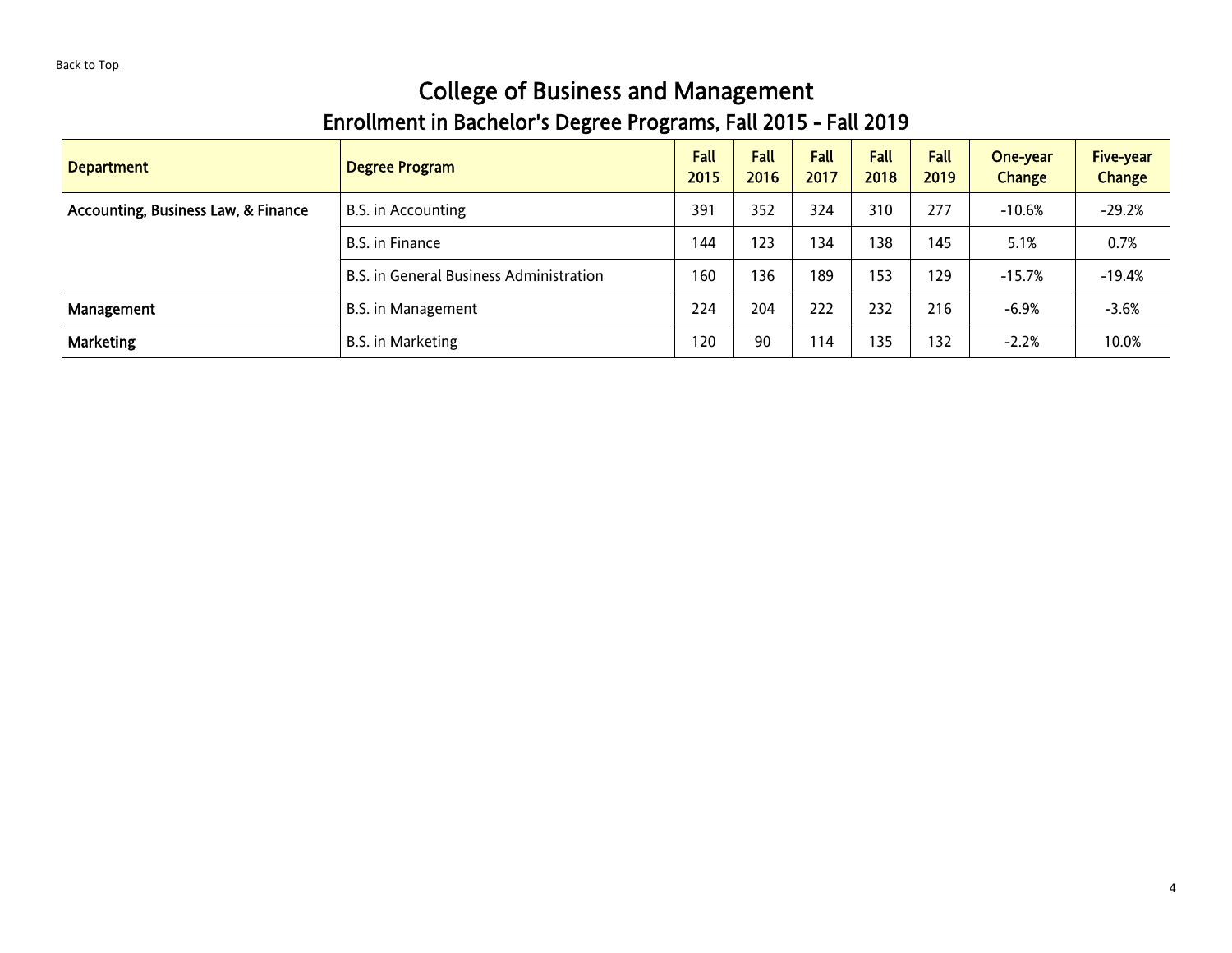# Goodwin College of Education

<span id="page-4-0"></span>

| <b>Department</b>                             | <b>Degree Program</b>                                 | <b>Fall</b><br>2015 | <b>Fall</b><br>2016 | <b>Fall</b><br>2017 | Fall<br>2018 | <b>Fall</b><br>2019 | One-year<br><b>Change</b>           | <b>Five-year</b><br><b>Change</b> |
|-----------------------------------------------|-------------------------------------------------------|---------------------|---------------------|---------------------|--------------|---------------------|-------------------------------------|-----------------------------------|
| <b>Counselor Education</b>                    | M.A. in Counseling (Clinical Mental Health)           | 53                  | 65                  | 58                  | 70           | 91                  | 30.0%                               | 71.7%                             |
|                                               | M.A. in Counseling (Community)                        | $\overline{7}$      | $\mathbf{1}$        | 0                   | $\mathbf{1}$ | $\mathbf{0}$        | $-100.0%$                           | $-100.0%$                         |
|                                               | M.A. in Counseling (Rehabilitation)                   | 20                  | 29                  | 33                  | 24           | 25                  | 4.2%                                | 25.0%                             |
|                                               | M.A. in Counseling (School)                           | 44                  | 52                  | 54                  | 51           | 55                  | 7.8%                                | 25.0%                             |
|                                               | M.A. in Family Counseling                             | 27                  | 26                  | 29                  | 30           | 45                  | 50.0%                               | 66.7%                             |
| <b>Educational Inquiry &amp; Curriculum</b>   | M.A in Urban Community Studies                        | 0                   | $\mathbf{0}$        | 0                   | 0            | $\mathbf{1}$        | $\hspace{0.05cm}---\hspace{0.05cm}$ | $\qquad \qquad \textbf{---}$      |
| <b>Studies</b>                                | M.A. in Community and Teacher Leaders                 | $\mathbf 0$         | 19                  | 35                  | 30           | 28                  | $-6.7%$                             | ---                               |
|                                               | M.A. in Inner City Studies                            | 43                  | 43                  | 35                  | 21           | 17                  | $-19.0%$                            | $-60.5%$                          |
|                                               | M.A.T. in Language Arts-Secondary Ed.                 | 3                   | $\overline{2}$      | 0                   | 0            | $\mathbf{1}$        | $\hspace{0.05cm}---\hspace{0.05cm}$ | $-66.7%$                          |
|                                               | M.A.T. in Secondary Education                         | $\mathbf 0$         | $\mathbf 0$         | $\mathbf 0$         | 15           | 48                  | 220.0%                              | ---                               |
|                                               | M.S. in Instruction in Language Arts-Secondary<br>Ed. | 3                   | 0                   | 0                   | 0            | 0                   |                                     | $-100.0%$                         |
| <b>Health Sciences and Physical Education</b> | M.S. in Exercise Science                              | 24                  | 24                  | 20                  | 19           | 12                  | $-36.8%$                            | $-50.0%$                          |
|                                               | Master of Public Health                               | $\mathbf 0$         | $\mathbf 0$         | $\mathbf 0$         | 0            | 16                  | $---$                               |                                   |
| Literacy, Leadership, and Development         | M.A. in Educational Leadership (Higher Ed)            | 17                  | 40                  | 47                  | 42           | 43                  | 2.4%                                | 152.9%                            |
|                                               | M.A. in Educational Leadership (School)               | 93                  | 108                 | 141                 | 124          | 127                 | 2.4%                                | 36.6%                             |
|                                               | M.A. in Human Resource Development                    | 42                  | 38                  | 24                  | 34           | 32                  | $-5.9%$                             | $-23.8%$                          |
|                                               | M.A. in Inner City Studies                            | $\mathbf{1}$        | 0                   | 0                   | 0            | 0                   | $---$                               | $-100.0%$                         |
|                                               | M.A. in Literacy Education                            | 82                  | 57                  | 58                  | 78           | 59                  | $-24.4%$                            | $-28.0%$                          |
|                                               | M.A. in Reading                                       | $\mathbf{1}$        | $\mathbf{1}$        | $\mathbf 0$         | 0            | 0                   | $---$                               | $-100.0%$                         |
| <b>Special Education</b>                      | M.A. in Gifted Education                              | 12                  | 6                   | 12                  | 15           | 0                   | $-100.0%$                           | $-100.0%$                         |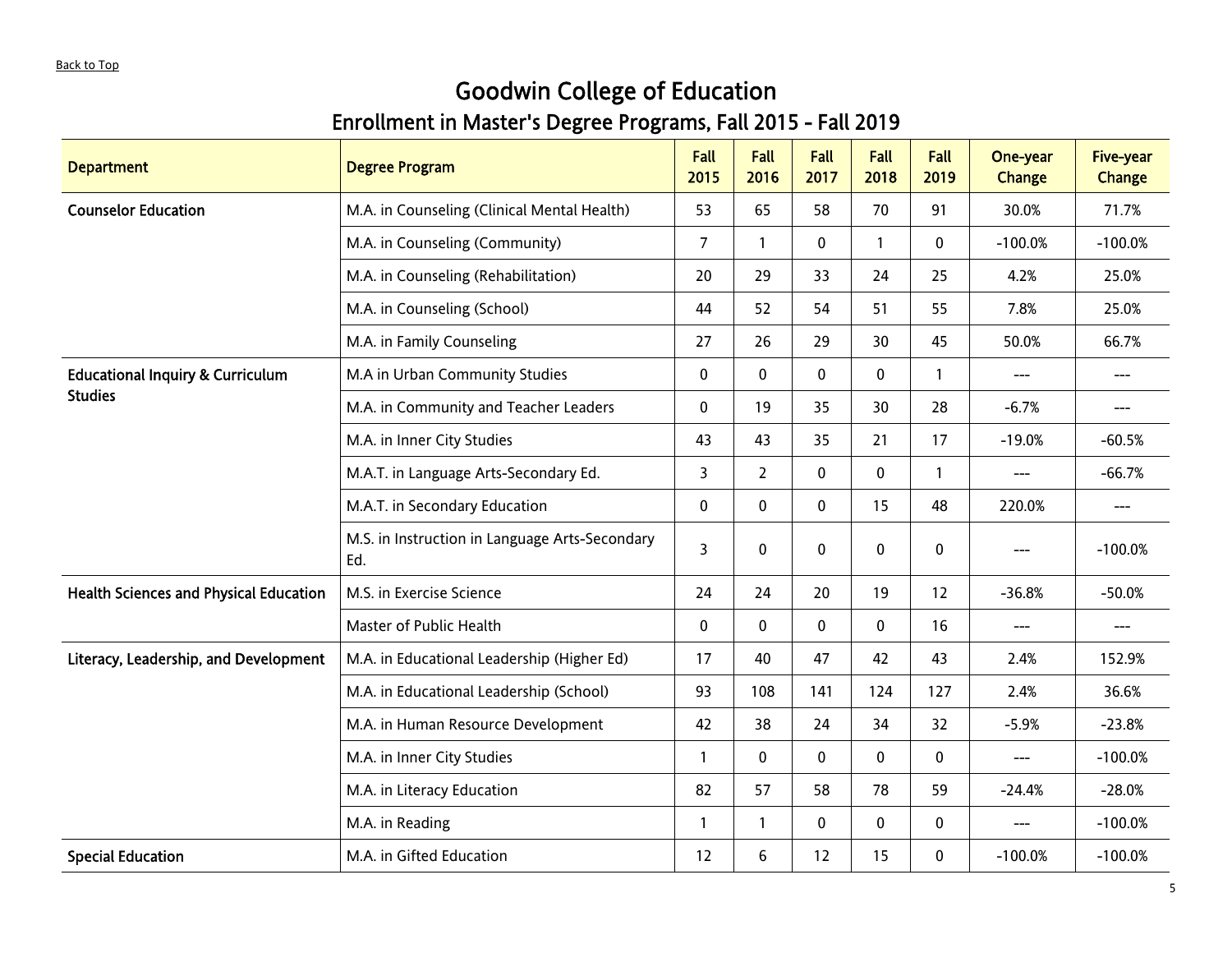#### Goodwin College of Education Enrollment in Master's Degree Programs, Fall 2015 - Fall 2019

| <b>Department</b>        | <b>Degree Program</b>                                    | Fall<br>2015 | <b>Fall</b><br>2016 | <b>Fall</b><br>2017 | Fall<br>2018 | <b>Fall</b><br>2019 | One-year<br><b>Change</b> | <b>Five-year</b><br><b>Change</b> |  |
|--------------------------|----------------------------------------------------------|--------------|---------------------|---------------------|--------------|---------------------|---------------------------|-----------------------------------|--|
| <b>Special Education</b> | M.A. in Special Education (LBS I)                        | 77           | 64                  | 56                  | 43           | 55                  | 27.9%                     | $-28.6%$                          |  |
|                          | M.S. in Special Education (LBS II)                       | 25           | 22                  | 24                  | 30           | 24                  | $-20.0%$                  | $-4.0%$                           |  |
| <b>Teacher Education</b> | M.A.T. Elementary Education                              | 0            | $\mathbf{0}$        | 12                  | 20           | 48                  | 140.0%                    | ---                               |  |
|                          | M.A.T. in Bilingual/Bicultural Education-<br>Elementary  | 4            | $\overline{2}$      | $\overline{2}$      | $\mathbf{0}$ | $\mathbf 0$         | ---                       | $-100.0%$                         |  |
|                          | M.A.T. in Early Childhood Education                      | 14           | 12                  | 10 <sup>°</sup>     | 3            | 0                   | $-100.0%$                 | $-100.0%$                         |  |
|                          | M.A.T. in Elem & Middle School                           | 29           | 49                  | 34                  | 21           | 6                   | -71.4%                    | $-79.3%$                          |  |
|                          | M.A.T. in Language Arts-Elementary Ed.                   | 5            | 1                   | 0                   | 0            | 0                   | ---                       | $-100.0%$                         |  |
|                          | M.A.T. Middle Level Education                            | $\mathbf 0$  | $\mathbf{0}$        | $\mathbf{0}$        | 3            | 8                   | 166.7%                    |                                   |  |
|                          | M.S. in Instruction in Bilingual/Bicultural<br>Education | 3            | 3                   | 1                   | $\mathbf{0}$ | $\mathbf{0}$        | ---                       | $-100.0%$                         |  |
|                          | M.S. in Instruction in Language Arts-Secondary<br>Ed.    | $\mathbf 0$  | 3                   | $\mathbf{1}$        | $\mathbf{0}$ | $\mathbf{0}$        |                           |                                   |  |
|                          | M.S. in Teaching and Inquiry                             | 16           | 22                  | 13                  | 12           | 10 <sup>°</sup>     | $-16.7%$                  | $-37.5%$                          |  |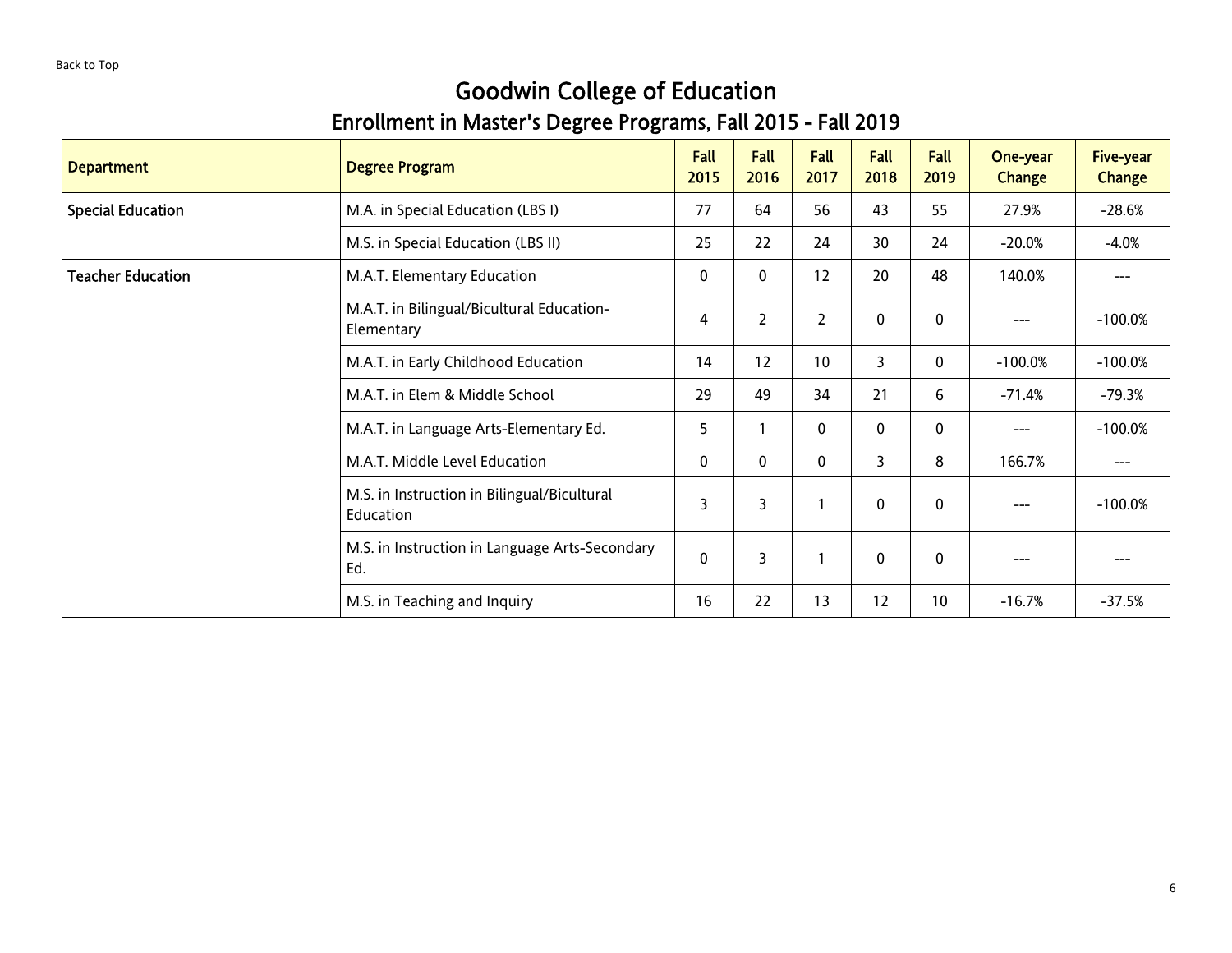# Goodwin College of Education

<span id="page-6-0"></span>

| <b>Department</b>                                             | <b>Degree Program</b>                                   | <b>Fall</b><br>2015 | <b>Fall</b><br>2016 | <b>Fall</b><br>2017 | Fall<br>2018 | <b>Fall</b><br>2019 | One-year<br><b>Change</b> | <b>Five-year</b><br><b>Change</b> |
|---------------------------------------------------------------|---------------------------------------------------------|---------------------|---------------------|---------------------|--------------|---------------------|---------------------------|-----------------------------------|
| <b>Educational Inquiry &amp; Curriculum</b><br><b>Studies</b> | B.A. in Inner City Studies                              | 20                  | 22                  | 20                  | 22           | 9                   | $-59.1%$                  | $-55.0%$                          |
| Health Sciences and Physical Education                        | B.A. in Health and Wellness (Community)                 | 62                  | 46                  | 21                  | 3            | $\mathbf{0}$        | $-100.0%$                 | $-100.0%$                         |
|                                                               | B.A. in Health and Wellness (Secondary Ed.)             | 4                   | 3                   | $\mathbf{1}$        |              |                     | 0.0%                      | $-75.0%$                          |
|                                                               | B.A. in Physical Education                              | 83                  | 67                  | 41                  | 40           | 58                  | 45.0%                     | $-30.1%$                          |
|                                                               | B.S. in Community Health                                | 0                   | $\overline{2}$      | 15                  | 25           | 22                  | $-12.0%$                  | $---$                             |
| Literacy, Leadership, and Development                         | B.A. in Human Resource Development                      | 101                 | 119                 | 110                 | 112          | 114                 | 1.8%                      | 12.9%                             |
|                                                               | B.A. in Inner City Studies                              | 4                   | $\mathbf{0}$        | $\mathbf{0}$        |              | $\mathbf{0}$        | $-100.0%$                 | $-100.0%$                         |
| <b>Special Education</b>                                      | B.A. in Special Education                               | 35                  | 23                  | 19                  | 20           | 31                  | 55.0%                     | $-11.4%$                          |
| <b>Teacher Education</b>                                      | B.A. in Bilingual/Bicultural Education-Elementary       | 23                  | 24                  | 18                  | 17           | 7                   | $-58.8%$                  | $-69.6%$                          |
|                                                               | B.A. in Early Childhood Education                       | 49                  | 46                  | 29                  | 36           | 73                  | 102.8%                    | 49.0%                             |
|                                                               | B.A. in Elementary Education                            | 168                 | 110                 | 77                  | 92           | 107                 | 16.3%                     | $-36.3%$                          |
|                                                               | B.A. in Elementary Education (Bilingual<br>Endorsement) | $\mathbf 0$         | $\mathbf 0$         | $\mathbf 0$         | 0            | 30                  |                           |                                   |
|                                                               | B.A. in Middle Level Education                          | $\mathbf{0}$        | $\mathbf{0}$        | $\mathbf{0}$        | $\mathbf{0}$ | 10                  | $- - -$                   |                                   |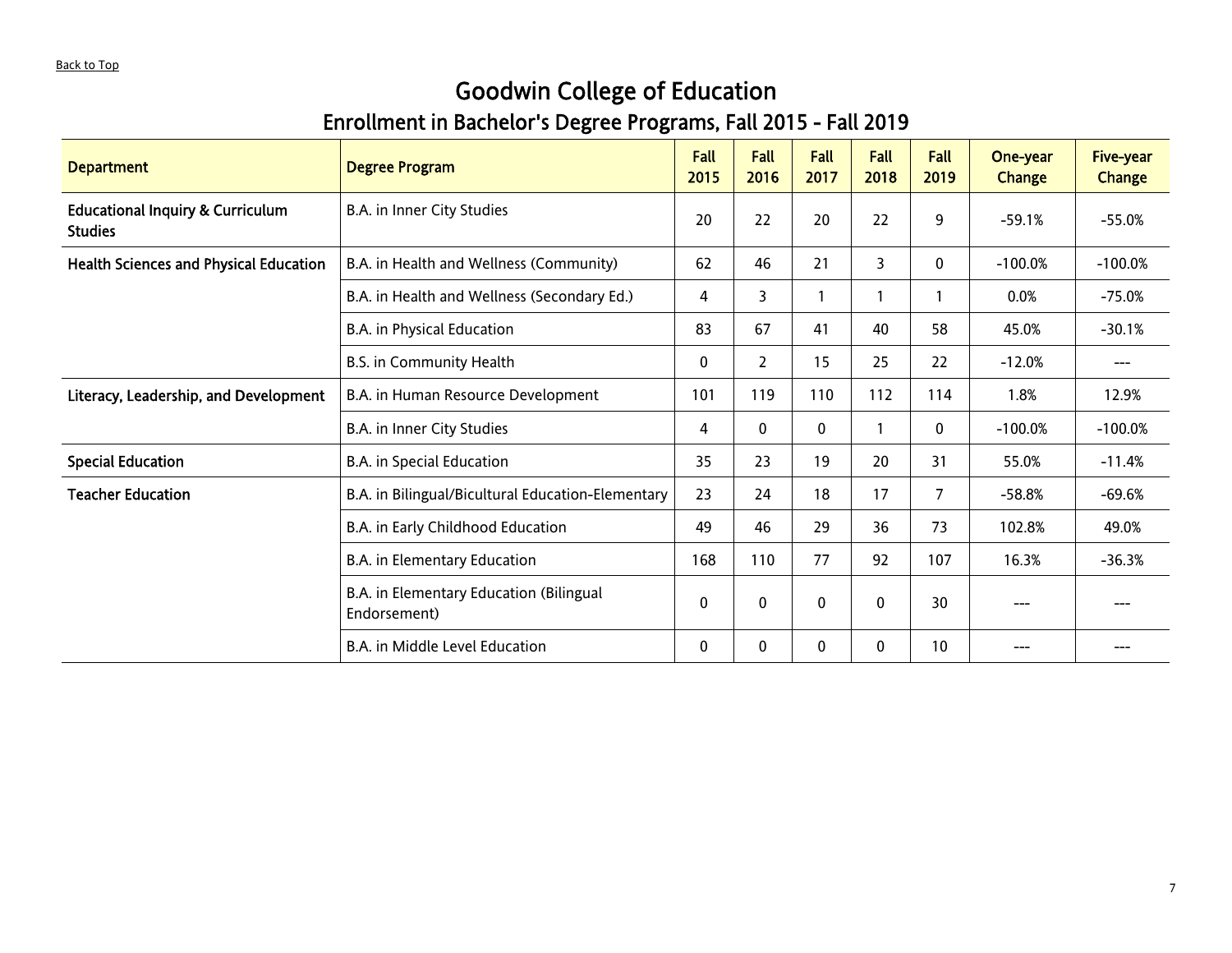# Nontraditional Degree Programs

<span id="page-7-0"></span>

| <b>Department</b>        | Degree Program                           | <b>Fall</b><br>2015 | <b>Fall</b><br>2016 | Fall<br>2017 | <b>Fall</b><br>2018 | <b>Fall</b><br>2019 | One-vear<br>Change | <b>Five-year</b><br><b>Change</b> |
|--------------------------|------------------------------------------|---------------------|---------------------|--------------|---------------------|---------------------|--------------------|-----------------------------------|
| <b>Other Departments</b> | B.A. in Interdisciplinary Studies        | 338                 | 363                 | 288          | 276                 | 250                 | $-9.4%$            | $-26.0%$                          |
|                          | B.A. or B.S. in University Without Walls | 32                  | 40                  | 40           | 29                  | 17                  | $-41.4%$           | $-46.9%$                          |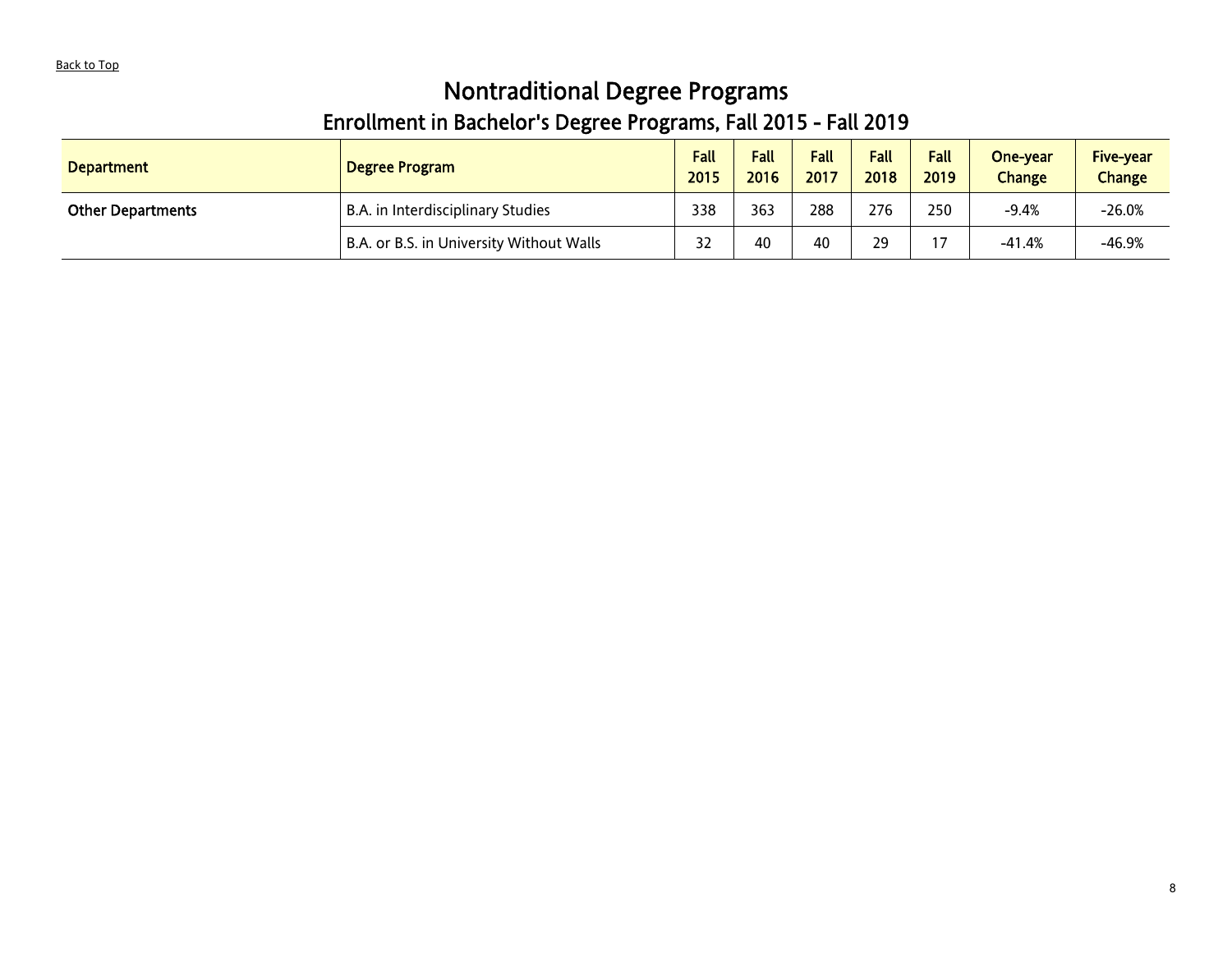#### College of Arts & Sciences Enrollment in Master's Degree Programs, Fall 2015 - Fall 2019

<span id="page-8-0"></span>

| <b>Department</b>                            | <b>Degree Program</b>                                             | Fall<br>2015   | Fall<br>2016   | Fall<br>2017   | <b>Fall</b><br>2018 | Fall<br>2019   | One-year<br><b>Change</b>  | <b>Five-year</b><br><b>Change</b> |
|----------------------------------------------|-------------------------------------------------------------------|----------------|----------------|----------------|---------------------|----------------|----------------------------|-----------------------------------|
| <b>Biology</b>                               | M.S. in Biology                                                   | 29             | 26             | 28             | 31                  | 29             | $-6.5%$                    | 0.0%                              |
|                                              | M.S. in Biology (TCP)                                             | $\overline{2}$ | $\mathbf{1}$   | 0              | 0                   | 0              | $\qquad \qquad -\qquad -$  | $-100.0%$                         |
|                                              | M.S. in Biology (TLP)                                             | $\mathbf{1}$   | $\overline{2}$ | $\overline{2}$ | 0                   | $\overline{2}$ | $\qquad \qquad -\qquad -$  | 100.0%                            |
| Chemistry                                    | M.S. in Chemistry                                                 | 39             | 40             | 30             | 27                  | 24             | $-11.1%$                   | $-38.5%$                          |
| <b>Communication Media &amp; Theatre</b>     | M.A. in Communication, Media & Theatre                            | 35             | 27             | 21             | 20                  | 23             | 15.0%                      | $-34.3%$                          |
| <b>Computer Science</b>                      | M.S. in Computer Science                                          | 134            | 106            | 73             | 66                  | 69             | 4.5%                       | $-48.5%$                          |
| <b>English</b>                               | M.A. in English (Composition)                                     | $\overline{7}$ | 8              | 8              | 10 <sup>°</sup>     | $\overline{7}$ | $-30.0%$                   | 0.0%                              |
|                                              | M.A. in English (Literature)                                      | 24             | 25             | 18             | 27                  | 14             | $-48.1%$                   | $-41.7%$                          |
|                                              | M.A. in English (TCP)                                             | $\overline{2}$ | 3              | $\overline{2}$ | 0                   | 0              | $---$                      | $-100.0%$                         |
|                                              | M.A. in English (TLP)                                             | $\mathbf{1}$   | $\overline{2}$ | $\overline{2}$ | 3                   | 5              | 66.7%                      | 400.0%                            |
| <b>Geography &amp; Environmental Studies</b> | M.A. in Geography & Environmental Studies                         | 36             | 28             | 27             | 20                  | 22             | 10.0%                      | $-38.9%$                          |
| <b>History</b>                               | M.A. in History                                                   | 19             | 14             | 13             | 17                  | 17             | 0.0%                       | $-10.5%$                          |
|                                              | M.A. in History (TCP)                                             | 0              | $\mathbf{1}$   | $\mathbf{1}$   | 0                   | 0              | $\qquad \qquad \text{---}$ | $\qquad \qquad -\qquad -$         |
|                                              | M.A. in History (TLP)                                             | $\mathbf{1}$   | $\mathbf{1}$   | 3              | 3                   | 3              | 0.0%                       | 200.0%                            |
| Linguistics                                  | M.A. in Linguistics                                               | 70             | 50             | 41             | 29                  | 23             | $-20.7%$                   | $-67.1%$                          |
|                                              | M.A. in Teaching English as a Second/Foreign<br>Language          | $\mathbf{1}$   | 0              | 0              | 0                   | 0              |                            | $-100.0%$                         |
| <b>Mathematics</b>                           | M.A. in Pedagogical Content Knowledge for<br><b>Teaching Math</b> | 19             | $\overline{7}$ | $\overline{2}$ | 0                   | $\mathbf{0}$   |                            | $-100.0%$                         |
|                                              | M.S. in Mathematics                                               | 30             | 28             | 18             | 23                  | 21             | $-8.7%$                    | $-30.0%$                          |
|                                              | M.S. in Mathematics (TCP)                                         | $\mathbf{1}$   | $\mathbf{1}$   | 0              | 0                   | 0              | ---                        | $-100.0%$                         |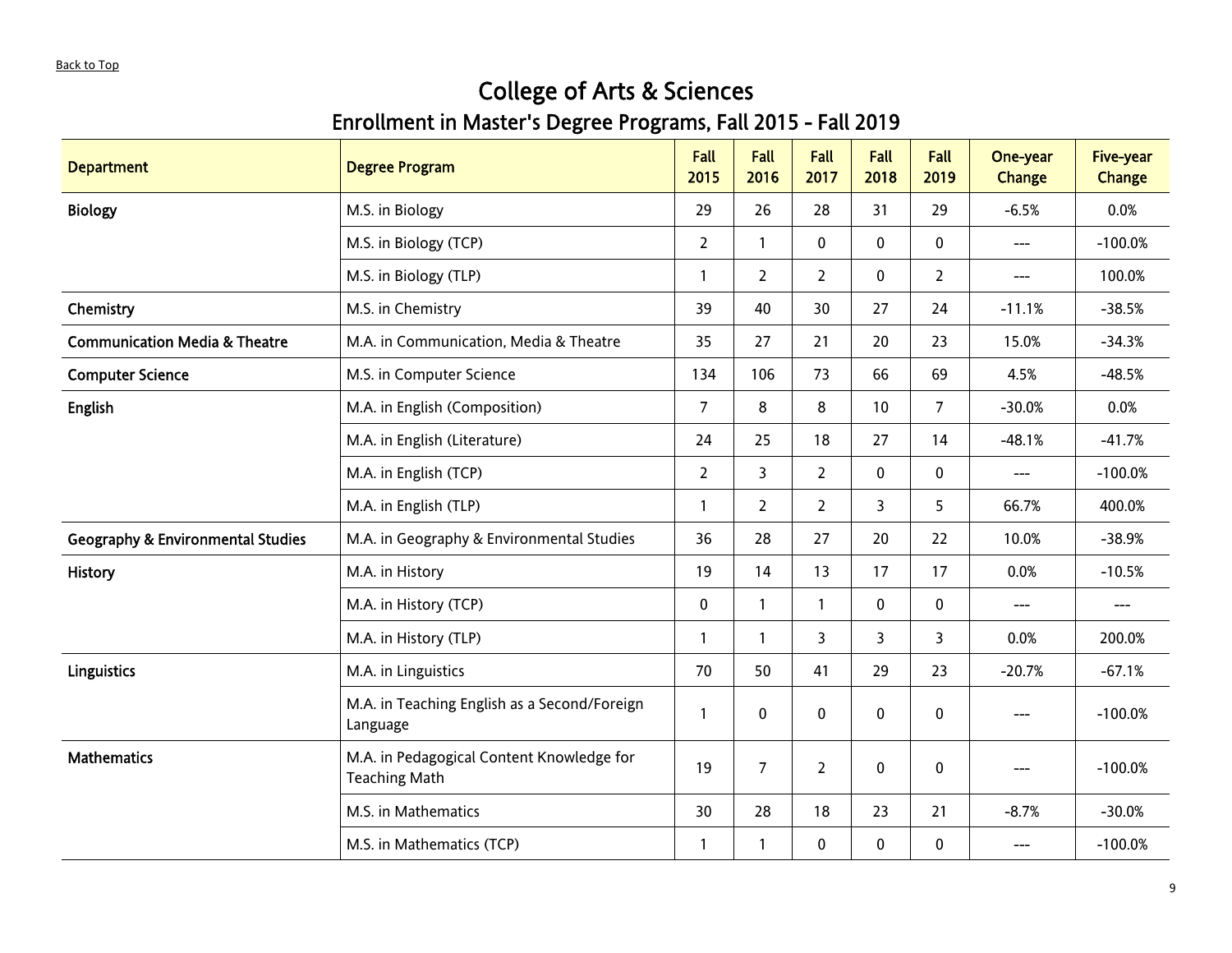#### College of Arts & Sciences Enrollment in Master's Degree Programs, Fall 2015 - Fall 2019

| <b>Department</b>                                         | <b>Degree Program</b>                                      | <b>Fall</b><br>2015 | <b>Fall</b><br>2016 | <b>Fall</b><br>2017 | Fall<br>2018 | <b>Fall</b><br>2019 | One-year<br><b>Change</b> | <b>Five-year</b><br><b>Change</b>     |
|-----------------------------------------------------------|------------------------------------------------------------|---------------------|---------------------|---------------------|--------------|---------------------|---------------------------|---------------------------------------|
| <b>Mathematics</b>                                        | M.S. in Mathematics (TLP)                                  | 3                   | 5                   | 5                   | 5            | 3                   | $-40.0%$                  | 0.0%                                  |
| <b>Music</b>                                              | M.A. in Music                                              | 17                  | 16                  | 20                  | 20           | 25                  | 25.0%                     | 47.1%                                 |
|                                                           | M.A. in Music (TCP)                                        | $\overline{2}$      | $\overline{2}$      | $\overline{2}$      | $\mathbf{1}$ |                     | 0.0%                      | $-50.0%$                              |
|                                                           | M.A. in Music (TLP)                                        | $\mathbf{0}$        | $\mathbf{0}$        | $\mathbf{0}$        | $\mathbf{1}$ | 4                   | 300.0%                    | $\qquad \qquad \qquad -\qquad \qquad$ |
| <b>Political Science</b>                                  | M.A. in Political Science                                  | 33                  | 35                  | 30                  | 24           | 20                  | $-16.7%$                  | $-39.4%$                              |
| Psychology                                                | M.A. in Gerontology                                        | 27                  | 26                  | 24                  | 15           | 14                  | $-6.7%$                   | $-48.1%$                              |
| <b>Social Work</b>                                        | Master of Social Work                                      | 0                   | 33                  | 50                  | 57           | 58                  | 1.8%                      | $---$                                 |
|                                                           | Master of Social Work (Advanced standing)                  | $\mathbf{0}$        | $\mathbf{0}$        | 18                  | 29           | 29                  | 0.0%                      | $---$                                 |
| Teaching English to Speakers of Other<br><b>Languages</b> | M.A. in Teaching English as a Second/Foreign<br>Language   | 55                  | 52                  | 28                  | 10           | $\overline{2}$      | $-80.0%$                  | $-96.4%$                              |
|                                                           | M.A. in Teaching English to Speakers of Other<br>Languages | $\mathbf 0$         | 6                   | 30                  | 34           | 34                  | 0.0%                      |                                       |
| <b>World Languages &amp; Cultures</b>                     | M.A. in Latin American Literatures & Cultures              | 20                  | 21                  | 11                  | 5            | 12                  | 140.0%                    | $-40.0%$                              |
|                                                           | M.A. in Latin American Literatures & Cultures<br>(TCP)     | $\overline{2}$      | $\mathbf{1}$        | $\mathbf 0$         | 0            | $\mathbf 0$         |                           | $-100.0%$                             |
|                                                           | M.A. in Latin American Literatures & Cultures<br>(TLP)     | 5                   | 3                   | $\overline{2}$      | 5            | 3                   | $-40.0%$                  | $-40.0%$                              |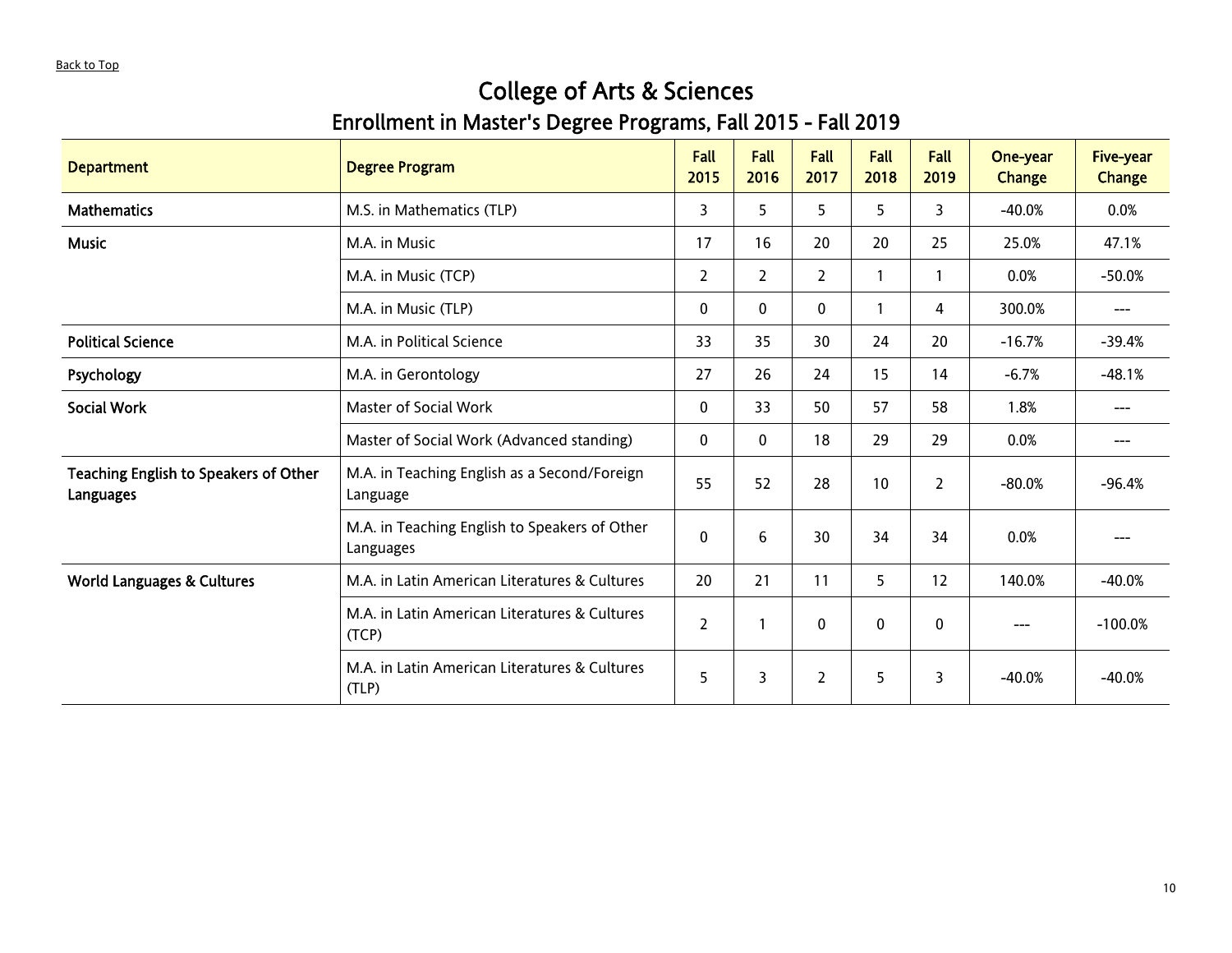# College of Arts & Sciences

<span id="page-10-0"></span>

| <b>Department</b>                            | <b>Degree Program</b>                  | Fall<br>2015   | Fall<br>2016   | Fall<br>2017   | Fall<br>2018 | Fall<br>2019   | One-year<br><b>Change</b> | <b>Five-year</b><br><b>Change</b> |
|----------------------------------------------|----------------------------------------|----------------|----------------|----------------|--------------|----------------|---------------------------|-----------------------------------|
| Anthropology                                 | B.A. in Anthropology                   | 35             | 25             | 27             | 21           | 18             | $-14.3%$                  | $-48.6%$                          |
|                                              | <b>B.A.</b> in Global Studies          | $\mathbf{0}$   | $\mathbf{0}$   | $\mathbf{0}$   | $\mathbf{0}$ | $\overline{2}$ | $---$                     | $---$                             |
| Art                                          | B.A. in Art                            | 90             | 81             | 98             | 84           | 71             | $-15.5%$                  | $-21.1%$                          |
|                                              | B.A. in Art (Art History)              | $\overline{7}$ | $\overline{2}$ | $\mathbf 0$    | $\mathbf 0$  | $\mathbf 0$    | $---$                     | $-100.0%$                         |
|                                              | B.A. in Art (K-12 Education)           | $\overline{2}$ | 6              | $\overline{3}$ | 4            | 5              | 25.0%                     | 150.0%                            |
|                                              | B.F.A. in Graphic Design               | $\mathbf 0$    | 0              | 3              | 21           | 45             | 114.3%                    | $---$                             |
| <b>Biology</b>                               | B.S. in Biology                        | 439            | 392            | 357            | 313          | 240            | $-23.3%$                  | $-45.3%$                          |
|                                              | B.S. in Biology (Secondary Ed.)        | $\overline{2}$ | 3              | 5              | 4            | $\mathbf{1}$   | $-75.0%$                  | $-50.0%$                          |
| Chemistry                                    | B.S. in Chemistry                      | 73             | 70             | 49             | 51           | 68             | 33.3%                     | $-6.8%$                           |
| <b>Communication Media &amp; Theatre</b>     | B.A. in Communication, Media & Theatre | 253            | 252            | 213            | 192          | 190            | $-1.0%$                   | $-24.9%$                          |
| <b>Computer Science</b>                      | B.S. in Computer Science               | 380            | 399            | 416            | 426          | 388            | $-8.9%$                   | 2.1%                              |
| <b>Earth Science</b>                         | B.S. in Earth Science                  | 33             | 26             | 23             | 28           | 20             | $-28.6%$                  | $-39.4%$                          |
| <b>Economics</b>                             | <b>B.A.</b> in Economics               | 80             | 64             | 54             | 52           | 40             | $-23.1%$                  | $-50.0%$                          |
| <b>English</b>                               | B.A. in English                        | 115            | 108            | 105            | 114          | 109            | $-4.4%$                   | $-5.2%$                           |
|                                              | B.A. in English (Secondary Ed.)        | 62             | 58             | 50             | 37           | 23             | $-37.8%$                  | $-62.9%$                          |
| <b>Geography &amp; Environmental Studies</b> | <b>B.A.</b> in Environmental Studies   | 46             | 42             | 46             | 37           | 23             | $-37.8%$                  | $-50.0%$                          |
|                                              | B.A. in Geography                      | 27             | 26             | 15             | 12           | 11             | $-8.3%$                   | $-59.3%$                          |
| <b>History</b>                               | B.A. in History                        | 134            | 111            | 103            | 81           | 69             | $-14.8%$                  | $-48.5%$                          |
|                                              | B.A. in History (Secondary Ed.)        | 20             | 20             | 21             | 12           | 16             | 33.3%                     | $-20.0%$                          |
| Justice Studies                              | B.A. in Justice Studies                | 325            | 282            | 238            | 186          | 135            | $-27.4%$                  | $-58.5%$                          |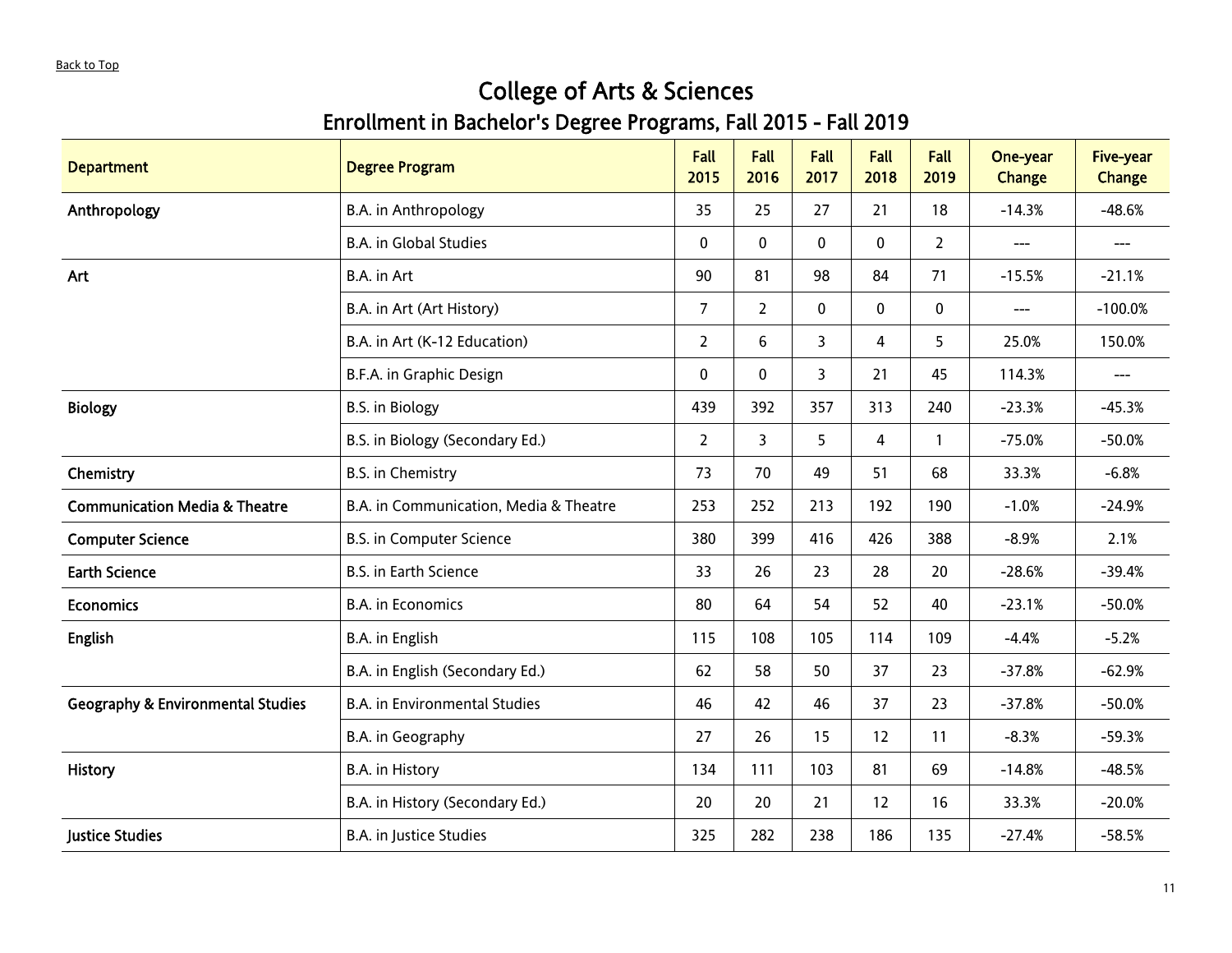# College of Arts & Sciences

| <b>Department</b>                     | <b>Degree Program</b>                     | <b>Fall</b><br>2015 | <b>Fall</b><br>2016 | <b>Fall</b><br>2017 | <b>Fall</b><br>2018 | Fall<br>2019   | One-year<br><b>Change</b>    | <b>Five-year</b><br><b>Change</b> |
|---------------------------------------|-------------------------------------------|---------------------|---------------------|---------------------|---------------------|----------------|------------------------------|-----------------------------------|
| <b>Mathematics</b>                    | <b>B.A.</b> in Mathematics                | 95                  | 80                  | 67                  | 68                  | 50             | $-26.5%$                     | $-47.4%$                          |
|                                       | B.A. in Mathematics (Secondary Ed.)       | 20                  | 18                  | 19                  | 19                  | 21             | 10.5%                        | 5.0%                              |
| <b>Music</b>                          | B.A. in Music                             | $\mathbf 0$         | $\mathbf 0$         | $\mathbf{0}$        | $\overline{2}$      | 9              | 350.0%                       | ---                               |
|                                       | <b>Bachelor of Music</b>                  | 41                  | 34                  | 35                  | 29                  | 19             | $-34.5%$                     | $-53.7%$                          |
|                                       | Bachelor of Music (K-12 Education)        | 43                  | 38                  | 38                  | 35                  | 20             | $-42.9%$                     | $-53.5%$                          |
| <b>Other Departments</b>              | B.A. in Latina/o & Latin American Studies | 11                  | 9                   | 8                   | 11                  | $\overline{7}$ | $-36.4%$                     | $-36.4%$                          |
| Philosophy                            | B.A. in Philosophy                        | 15                  | 16                  | 24                  | 17                  | 15             | $-11.8%$                     | 0.0%                              |
| <b>Physics</b>                        | <b>B.S. in Environmental Science</b>      | 3                   | $\overline{7}$      | 17                  | 13                  | 13             | 0.0%                         | 333.3%                            |
|                                       | B.S. in Physics                           | 26                  | 18                  | 16                  | 19                  | 16             | $-15.8%$                     | $-38.5%$                          |
| <b>Political Science</b>              | <b>B.A.</b> in Political Science          | 89                  | 73                  | 79                  | 62                  | 57             | $-8.1%$                      | $-36.0%$                          |
| Psychology                            | B.A. in Psychology                        | 415                 | 389                 | 380                 | 398                 | 353            | $-11.3%$                     | $-14.9%$                          |
| <b>Social Work</b>                    | <b>Bachelor of Social Work</b>            | 405                 | 427                 | 377                 | 333                 | 285            | $-14.4%$                     | $-29.6%$                          |
| Sociology                             | B.A. in Sociology                         | 108                 | 107                 | 100                 | 83                  | 67             | $-19.3%$                     | $-38.0%$                          |
| <b>Women's and Gender Studies</b>     | B.A. in Women's and Gender Studies        | 6                   | 10 <sup>°</sup>     | 7                   | 5                   | 4              | $-20.0%$                     | $-33.3%$                          |
| <b>World Languages &amp; Cultures</b> | B.A. in French                            | $\mathbf{1}$        | $\mathbf{0}$        | $\mathbf{0}$        | $\mathbf{0}$        | $\mathbf{0}$   | $\qquad \qquad \textbf{---}$ | $-100.0%$                         |
|                                       | <b>B.A. in French Studies</b>             | $\overline{2}$      | $\Omega$            | $\Omega$            | $\Omega$            | $\mathbf 0$    | $\qquad \qquad \text{---}$   | $-100.0%$                         |
|                                       | B.A. in Spanish                           | 68                  | 55                  | 51                  | 59                  | 35             | $-40.7%$                     | $-48.5%$                          |
|                                       | B.A. in Spanish (K-12 Education)          | 6                   | 4                   | $\mathbf{0}$        | $\mathbf{0}$        | 9              | $---$                        | 50.0%                             |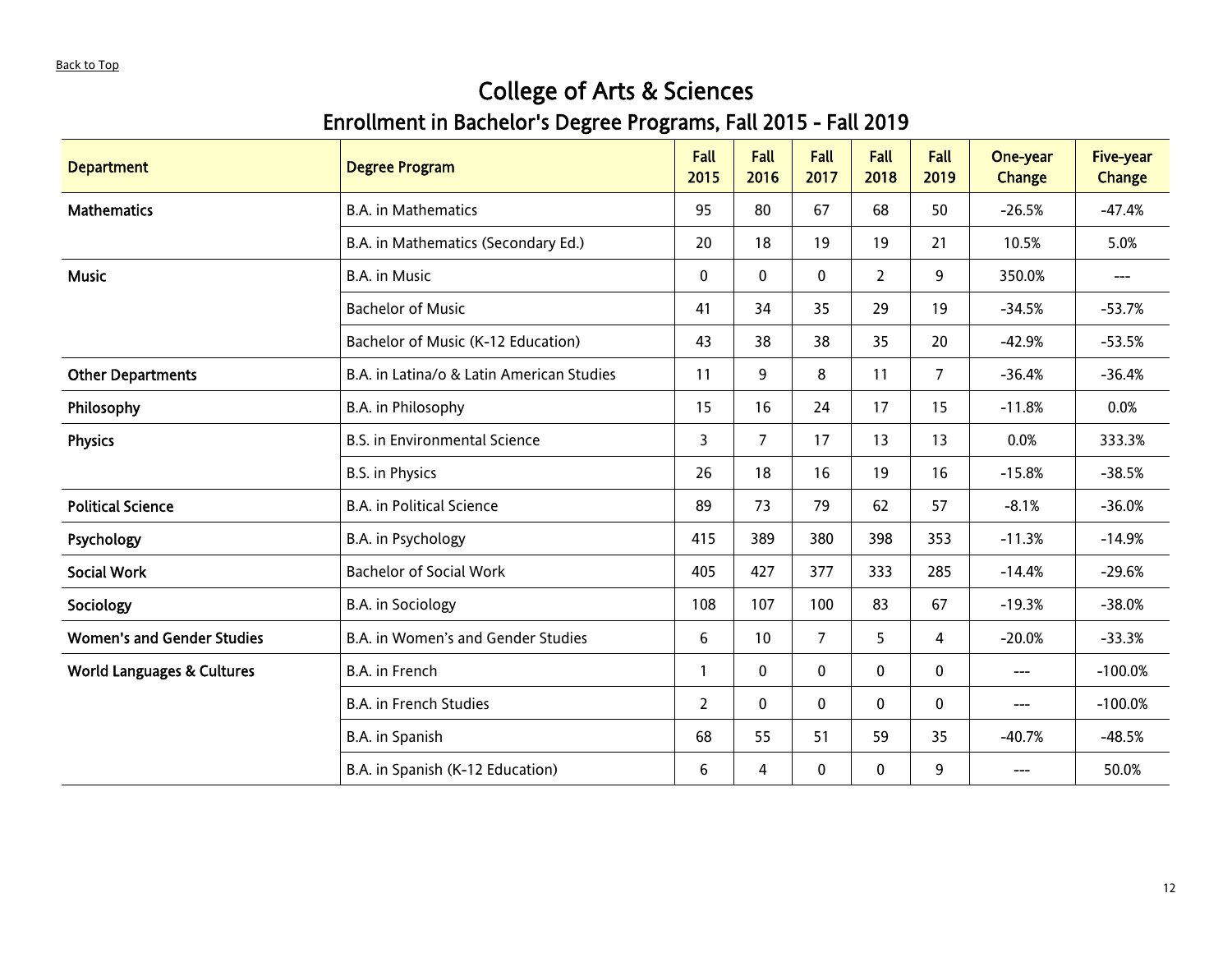# Graduate Certificate Programs

### Enrollment in Graduate Certificate Programs, Fall 2015 - Fall 2019

<span id="page-12-0"></span>

| <b>Department</b>                             | <b>Degree Program</b>                         | <b>Fall</b><br>2015 | Fall<br>2016   | <b>Fall</b><br>2017 | <b>Fall</b><br>2018 | Fall<br>2019   | <b>One-year</b><br><b>Change</b>    | <b>Five-year</b><br><b>Change</b> |
|-----------------------------------------------|-----------------------------------------------|---------------------|----------------|---------------------|---------------------|----------------|-------------------------------------|-----------------------------------|
| <b>Counselor Education</b>                    | Certificate in Couple and Family Counseling   | $\mathbf 0$         | $\mathbf 0$    | $\mathbf 0$         | $\mathbf 0$         | $\mathbf{1}$   | ---                                 | ---                               |
|                                               | <b>School Counselor Endorsement Focus</b>     | 0                   | $\mathbf{0}$   | $\mathbf{0}$        | $\mathbf{0}$        | $\mathbf{1}$   | $---$                               | ---                               |
| <b>Educational Inquiry &amp; Curriculum</b>   | Focus-Secondary Educ. Endorsement             | 0                   | 0              | 0                   | $\mathbf{1}$        | 0              | $-100.0%$                           | ---                               |
| <b>Studies</b>                                | Teacher Leader Endorsement                    | $\mathbf{0}$        | 3              | $\mathbf{1}$        | $\mathbf{0}$        | $\overline{2}$ | $\qquad \qquad \text{---}$          | ---                               |
|                                               | TLP - Secondary Education                     | $\mathbf{0}$        | $\mathbf 0$    | $\mathbf 0$         | $\mathbf{1}$        | 8              | 700.0%                              | ---                               |
| <b>Geography &amp; Environmental Studies</b>  | Certificate in Geographic Information Systems | 5                   | $\overline{2}$ | $\mathbf{1}$        | $\mathbf 0$         | 0              | $\hspace{0.05cm}---\hspace{0.05cm}$ | $-100.0%$                         |
|                                               | Geographic Information Science                | 0                   | $\mathbf{1}$   | 3                   | 5                   | 4              | $-20.0%$                            | $---$                             |
| <b>Health Sciences and Physical Education</b> | Graduate Certificate in Public Health         | $\mathbf 0$         | $\Omega$       | $\Omega$            | $\mathbf 0$         | 3              | $---$                               | ---                               |
| Literacy, Leadership, and Development         | Reading Endorsement-Elementary                | 5                   | 5              | 4                   | $\mathbf{1}$        | $\mathbf 0$    | $-100.0%$                           | $-100.0%$                         |
|                                               | Reading Endorsement-Secondary                 | 8                   | 9              | 14                  | 16                  | $\overline{7}$ | $-56.2%$                            | $-12.5%$                          |
| <b>Other Departments</b>                      | TCP: Biology (Secondary Ed.)                  | $\overline{2}$      | 0              | 0                   | $\mathbf 0$         | 0              | $\qquad \qquad -\qquad -$           | $-100.0%$                         |
|                                               | TCP: Elementary Education                     | 3                   | $\mathbf{0}$   | $\mathbf{1}$        | $\mathbf{1}$        | $\mathbf{0}$   | $-100.0%$                           | $-100.0%$                         |
|                                               | TCP: English (Secondary Ed.)                  | 3                   | 3              | $\mathbf 0$         | $\mathbf 0$         | $\mathbf 0$    | $\qquad \qquad -\qquad -$           | $-100.0%$                         |
|                                               | TCP: French (K-12)                            | $\mathbf{1}$        | $\mathbf 0$    | $\mathbf 0$         | $\mathbf 0$         | 0              | $\hspace{0.05cm}---\hspace{0.05cm}$ | $-100.0%$                         |
|                                               | TCP: Health Education (Secondary Ed)          | $\mathbf{1}$        | $\mathbf{0}$   | $\mathbf 0$         | $\mathbf 0$         | $\mathbf 0$    | $\qquad \qquad -\qquad -$           | $-100.0%$                         |
|                                               | TCP: History (Secondary Ed.)                  | $\mathbf{1}$        | $\mathbf{0}$   | $\mathbf{0}$        | $\Omega$            | $\mathbf 0$    | $---$                               | $-100.0%$                         |
|                                               | TCP: Music Education (K-12)                   | $\mathbf{1}$        | $\mathbf 0$    | $\mathbf 0$         | $\mathbf 0$         | $\mathbf 0$    | $---$                               | $-100.0%$                         |
|                                               | TCP: Physical Education (K-12)                | $\overline{2}$      | $\mathbf{1}$   | $\mathbf{0}$        | $\mathbf{0}$        | $\mathbf{0}$   | ---                                 | $-100.0%$                         |
|                                               | TLP: Art (K-12)                               | 3                   | 6              | 8                   | 4                   | 6              | 50.0%                               | 100.0%                            |
|                                               | TLP: Elementary Education                     | $\overline{2}$      | $\overline{2}$ | $\overline{2}$      | $\overline{2}$      | 1              | $-50.0%$                            | $-50.0%$                          |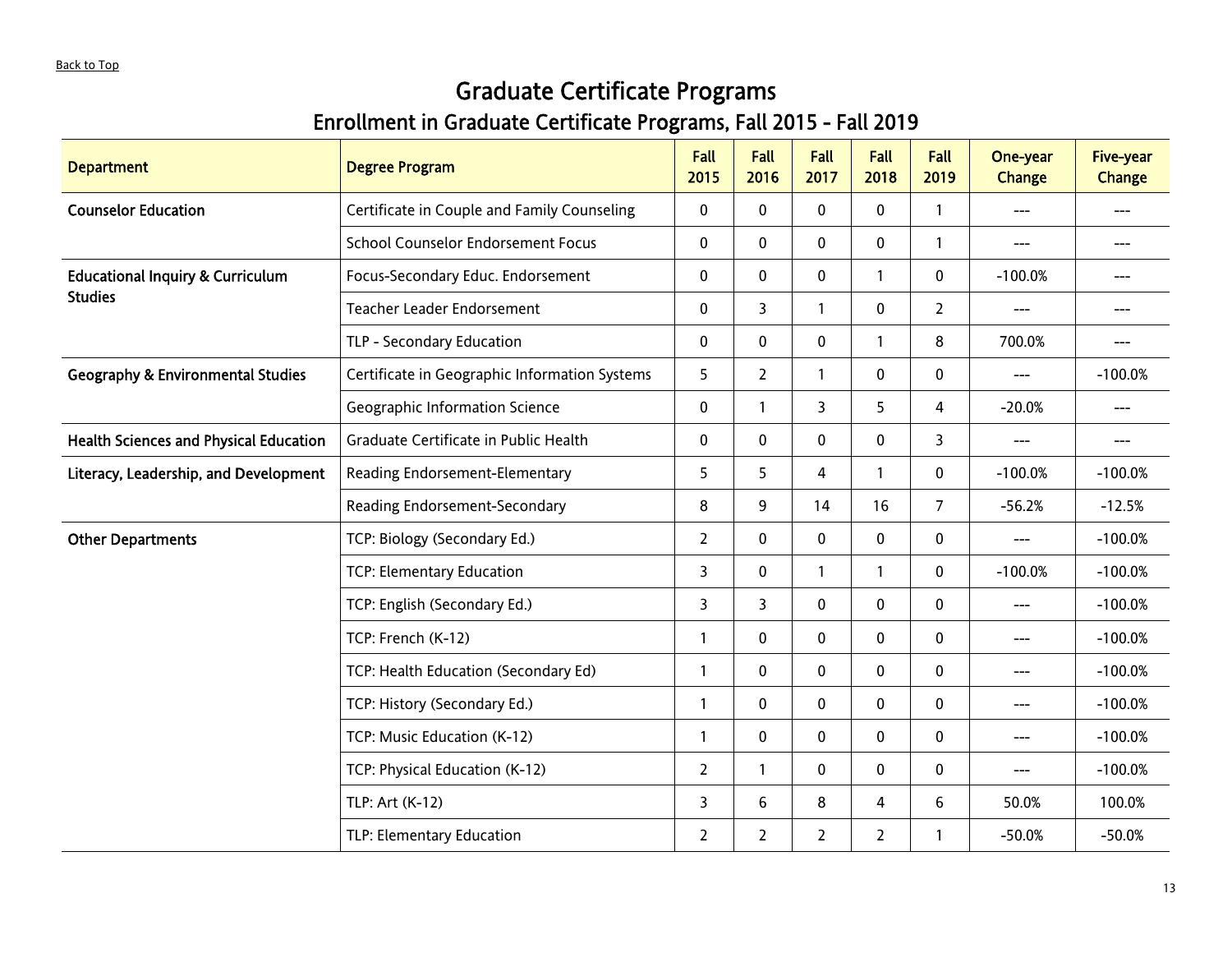# Graduate Certificate Programs

# Enrollment in Graduate Certificate Programs, Fall 2015 - Fall 2019

| <b>Department</b>                     | <b>Degree Program</b>                               | Fall<br>2015   | Fall<br>2016   | <b>Fall</b><br>2017 | Fall<br>2018   | Fall<br>2019   | One-year<br><b>Change</b>           | <b>Five-year</b><br><b>Change</b>   |
|---------------------------------------|-----------------------------------------------------|----------------|----------------|---------------------|----------------|----------------|-------------------------------------|-------------------------------------|
| <b>Other Departments</b>              | TLP: Music Educ (K-12)                              | $\overline{2}$ | 3              | $\overline{3}$      | $\mathbf{1}$   | $\overline{7}$ | 600.0%                              | 250.0%                              |
|                                       | TLP: Physical Education (K-12)                      | 5              | 5              | 4                   | 3              | 12             | 300.0%                              | 140.0%                              |
|                                       | TLP: Sec Ed-Biol                                    | $\mathbf{1}$   | $\overline{1}$ | $\overline{3}$      | $\overline{2}$ | $\mathbf 0$    | $-100.0%$                           | $-100.0%$                           |
|                                       | TLP: Sec Ed-Engl                                    | $\overline{2}$ | $\mathbf 0$    | 4                   | 4              | $\overline{2}$ | $-50.0%$                            | 0.0%                                |
|                                       | TLP: Sec Ed-Health                                  | $\mathbf 0$    | $\mathbf 0$    | $\mathbf{1}$        | $\mathbf 0$    | $\mathbf 0$    | $---$                               | $\qquad \qquad \text{---}$          |
|                                       | TLP: Sec Ed-Health Educ                             | 0              | $\mathbf{1}$   | $\mathbf 0$         | $\mathbf 0$    | $\mathbf 0$    | $\hspace{0.05cm}---\hspace{0.05cm}$ | $\qquad \qquad \textbf{---}$        |
|                                       | TLP: Sec Ed-History                                 | $\overline{7}$ | 6              | 5                   | $\overline{3}$ | $\mathbf{1}$   | $-66.7%$                            | $-85.7%$                            |
|                                       | TLP: Sec Ed-Math                                    | $\mathbf{1}$   | 4              | 4                   | 4              | 3              | $-25.0%$                            | 200.0%                              |
|                                       | TLP: Spanish (K-12)                                 | $\mathbf{1}$   | $\overline{2}$ | $\overline{3}$      | $\overline{2}$ | 4              | 100.0%                              | 300.0%                              |
| Psychology                            | Certificate in Gerontology                          | $\mathbf{1}$   | $\overline{2}$ | $\mathbf{0}$        | $\mathbf 0$    | 0              | $---$                               | $-100.0%$                           |
|                                       | <b>Gerontology Senior Advocate</b>                  | $\mathbf 0$    | 0              | 5                   | 4              | 3              | $-25.0%$                            | $\qquad \qquad \text{---}$          |
| <b>Special Education</b>              | Focus Program in Special Education (LBS I)          | 15             | 19             | 23                  | 17             | 15             | $-11.8%$                            | 0.0%                                |
|                                       | Focus Program in Special Education (LBS II - BIS)   | 3              | $\mathbf{1}$   | 5                   | $\mathbf 0$    | 0              | $---$                               | $-100.0%$                           |
|                                       | Focus Program in Special Education (LBS II)         | $\mathbf{0}$   | $\mathbf{0}$   | 4                   | 3              | 4              | 33.3%                               | $\qquad \qquad \text{---}$          |
| <b>Teacher Education</b>              | Focus Program in Early Childhood Education          | $\overline{2}$ | $\overline{2}$ | $\mathbf 0$         | $\mathbf 0$    | 0              | $\hspace{0.05cm}---\hspace{0.05cm}$ | $-100.0%$                           |
|                                       | Focus Program in Elementary Education               | $\overline{2}$ | $\overline{2}$ | $\mathbf{1}$        | $\mathbf 0$    | $\mathbf 0$    | $\qquad \qquad \text{---}$          | $-100.0%$                           |
|                                       | Focus-Bilingual/Bicultural Endorsement              | 0              | $\mathbf{0}$   | $\mathbf 0$         | $\mathbf{0}$   | $\mathbf{1}$   | $---$                               | $\qquad \qquad \text{---}$          |
|                                       | Focus-Elementary Ed Endorsement                     | $\mathbf 0$    | $\mathbf 0$    | $\mathbf{1}$        | 3              | $\overline{2}$ | $-33.3%$                            | $\hspace{0.05cm}---\hspace{0.05cm}$ |
|                                       | Middle-level Education Endorsement Focus<br>Program | $\mathbf 0$    | $\mathbf 0$    | $\mathbf 0$         | $\mathbf{1}$   | $\mathbf{1}$   | 0.0%                                | $---$                               |
| Teaching English to Speakers of Other | Teaching English to Speakers of Other               | 6              | 4              | 6                   | 4              | 3              | $-25.0%$                            | $-50.0%$                            |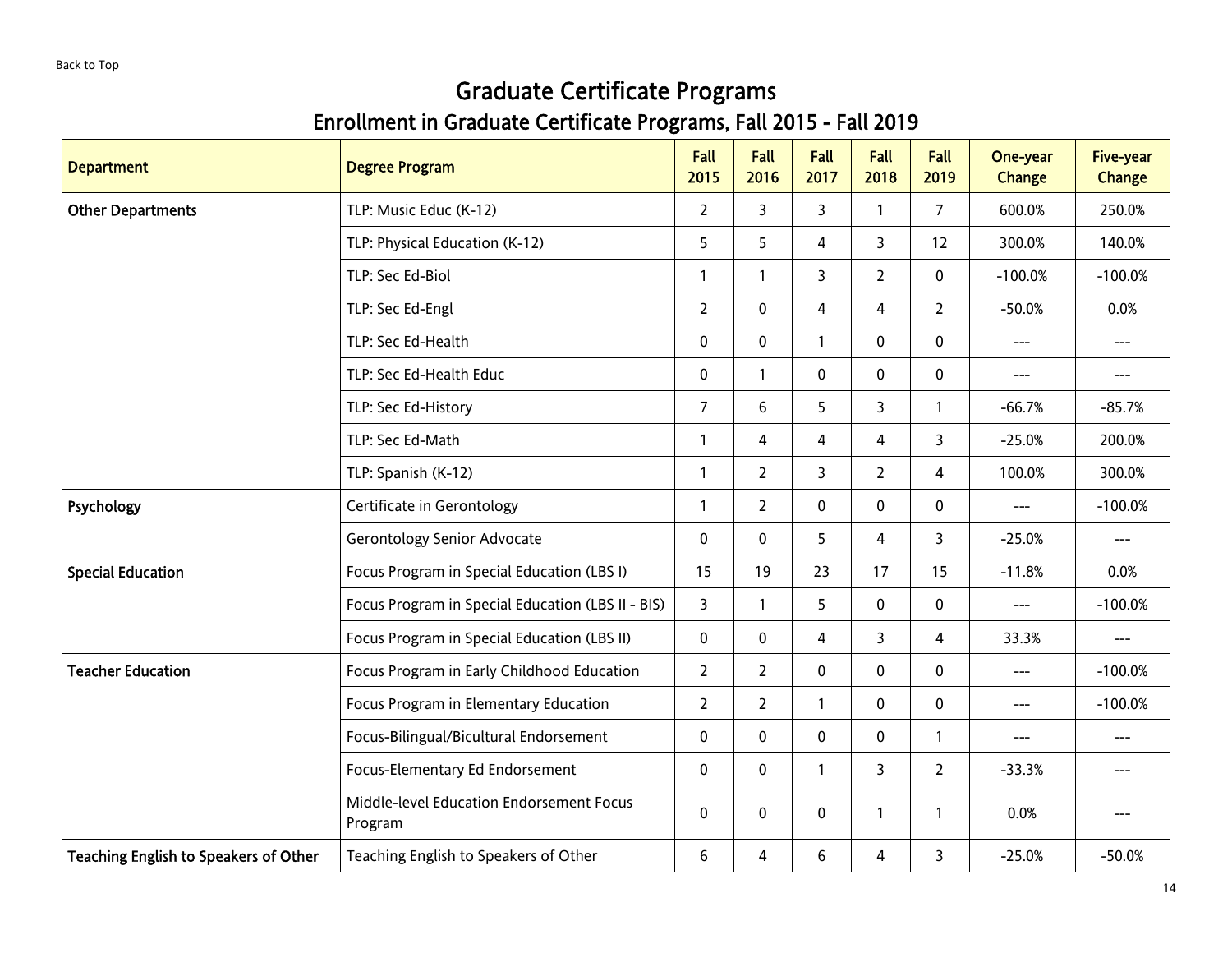# Graduate Certificate Programs

# Enrollment in Graduate Certificate Programs, Fall 2015 - Fall 2019

| <b>Department</b> | Degree Program | <b>Fall</b><br>2015 | <b>Fall</b><br>2016 | <b>Fall</b><br>2017 | <b>Fall</b><br>2018 | <b>Fall</b><br>2019 | One-year<br><b>Change</b> | <b>Five-year</b><br><b>Change</b> |
|-------------------|----------------|---------------------|---------------------|---------------------|---------------------|---------------------|---------------------------|-----------------------------------|
| Languages         | Languages      |                     |                     |                     |                     |                     |                           |                                   |